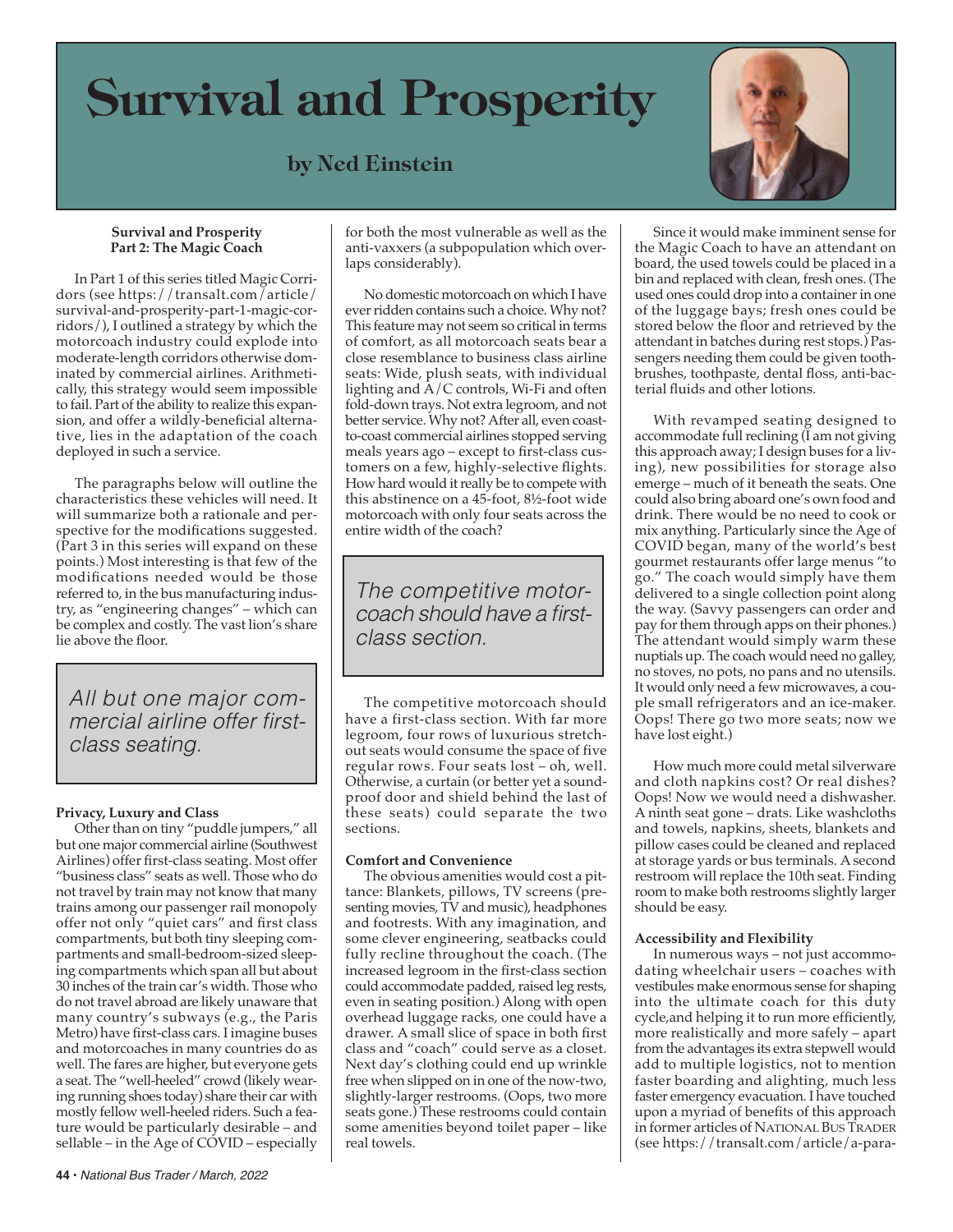## **Survival and Prosperity**

digm-shift-in-motorcoach-accessibility-part-1-the-mci-d45-crt-le-commuter-coach-2/; https://transalt.com/article/a-paradigmshift-in-motorcoach-accessibility-part-2-themci-d45-crt-le-commuter-coach-2/, and https://transalt.com/article/paradigmshift-in-motorcoach-accessibility-part-3-themci-d45-ctr-le-commuter-coach/.

 MCI hardly has a patent on the concept of its model MCI D4500 CRT LE. Any OEM can complete the potential of this brilliant starting point. More creative applications only expand the possibilities for this concept's versatility. If we took advantage of this concept, we would lose two more seats: Now 12 lost – darn! In exchange, of course, we would have far more flexibility for storage. Such flexibility dwarfs its accessibility advantages.

### **Rocking in the Cradle**

 Plenty of motorcoach passengers already take "overnighters" to eliminate the cost of a night or two in a hotel or motel. They sleep, uncomfortably, sitting up. Their next day's clothing is wrinkled. They can only swab their underarms. All this will change with fully-reclining seats, good bedding, larger restrooms and two showers. (Oops! There go two more seats; now we have lost 14.) Otherwise, with some emulsifiers or filters to eliminate the soapy water, the drainage from the showers could circulate through the coach's cooling system – much as the engine's super-heated alcohol flows through the passenger and driver compartments' heating system.

 By the way, most of these amenities would be positioned on the aisle side – maximizing privacy and allowing more passengers the luxury of a window seat. Otherwise, the showers could be steam showers – requiring farless water, and easier high-pressure pumping from small water tanks below the floor – lowering the coach's center-ofgravity in the process, and making the ride even smoother and safer.

### *It takes no effort to get used to luxury.*

 For those unfamiliar with sleeper cars, the lateral "roll" operates like a cradle, actually rocking one to sleep. During my early 1980s stint as a piano player on AMTRAK's Montrealer, with my tiny sleeper car, I had more trouble falling asleep on off nights, in my apartment's regular, stationary bed. It takes no effort to get used to luxury.

 While our 57-passenger business class coach has now become a luxury 43-bed hotel-on-wheels, these 43 seat-beds would cost a tiny fraction of even the cheapest 43 motel rooms. Plus, beyond the effortlessness of warming up great meals, there would be no end to great snacks and plenty ofroom to store an ample variety to choose from if and when one wanted to slurp or nibble. For those less picky small spenders, every town on the route also has a great pizza parlor and a range of fast food joints. Of course, one could obtain fast food in any airline concourse – if one does not mind paying triple for it, wait in line and either eat it immediately or when it gets cold. (Just dare ask your flight attendant to reheat your chili dog.) On airlines, one may not bring aboard any liquids not purchased in the concourse – including soup, wine and many others. If you did not wish your Magic Coach to pick up and store it for you, you could always drag-along your carryon solid food. With the choices noted, who would do this?

 Finally, it would be unreasonable (and unsafe during certain segments that the driver could easily identify) for our attendant to remain standing during the entire ride. That leaves our passengers with only 42.

### **Addition, Subtraction and Common Sense**

 Especially since even the richest, snobbiest passengers could travel in first class on the Magic Coach, I have troubling identifying the benefits of a moderate-length commercial airline flight. This is particularly true for those who choose to skip the hotel or motel and its costs and hassles. Even for those who do not (and who might simply prefer a far-more-comfortable daytime trip, where he or she could relax or get work done, in luxury), the pluses for air travel are hard to find.

 The Magic Coach would travel from city center to city center, passing through other city centers along the way – and avoiding those long two-way commutes often compounded by airport parking (unless one enjoys urban and freeway-to-airport traffic). Taxi and limousine rides are much-preferred, although they usually cost exponentially more than the trip to and from a bus depot or Magic Coach parking spot in the center of the city.

 Not only is food possible on the Magic Coach, but great food is possible – and effortless. No food is possible on commercial airlines, other than for first-class passengers on an increasingly limited number of even coast-to-coast flights. On moderate-distance flights, one's meal is a small package of Cheetos or Oreos (although I like the animal crackers).

 With the Magic Coach properly configured, one's seat could fully recline – even in "coach." One can do this on long flights – but only on Philippine Airlines. Oops! America does not allow foreign-owned airlines to provide domestic service. Sorry. One can hang up clothing, in the first-class section, on a limited number of domestic flights, but one cannot do this in "coach." With a properly-configured Magic Coach, this would be available in both sections.

 The Magic Coach's two restrooms could be significant larger than those of a commercial airplane. One cannot take a shower on any airplane (other than perhaps Air Force One, and other large private planes). The Magic Coach would contain two. The firstclass legroom of the Magic Coach would be comparable to the legroom in the first-class section of a commercial airplane. The "coach" legroom would be greater even without the changes that might sacrifice four more seats. Needless to say, the Magic Coach's coach-class seats would be comparable to those of a commercial airplane's business class seats.

 One would obviously not experience turbulence, or be forced to wear a seat belt during the first and last 20-minute segments of the trip. In fact, during many portions of the trip, the Magic Coach's pneumatic suspension system would provide a smoother ride than much of an airplane trip. To be fair, the likelihood of either mode crashing is comparable, and luckily, rare. Of course, Magic Coach crashes result mostly in major or minor injuries. No one survives an airline crash.

 To be fair, more terrorist attacks occur on buses, throughout the world, than on passenger aircraft. Yet none have yet happened on a bus or coach of any kind in the U.S. Otherwise, there is no upside to the security lines, X-ray bins, shoe-and-belt removal rituals endemic to a flight of any length. While I understand and accept the need forit, I am not fond of having the inside of my thighs and my genitals patted down, even while I am allowed to keep my clothes on.

 Since no food is served on board, and lines are typically long for any concourse restaurant, I resent paying triple for the lousy food I can even obtain in an airport concourse.

 Even eschewing trip reservations – which savvy Magic Coach providers would accommodate with live Earthlings answering the telephone (as well as by coherent Web sites that actually work) – one could travel by Magic Coach without a reservation. He or she would just have to find one with an available seat – a curiosity that could be con-